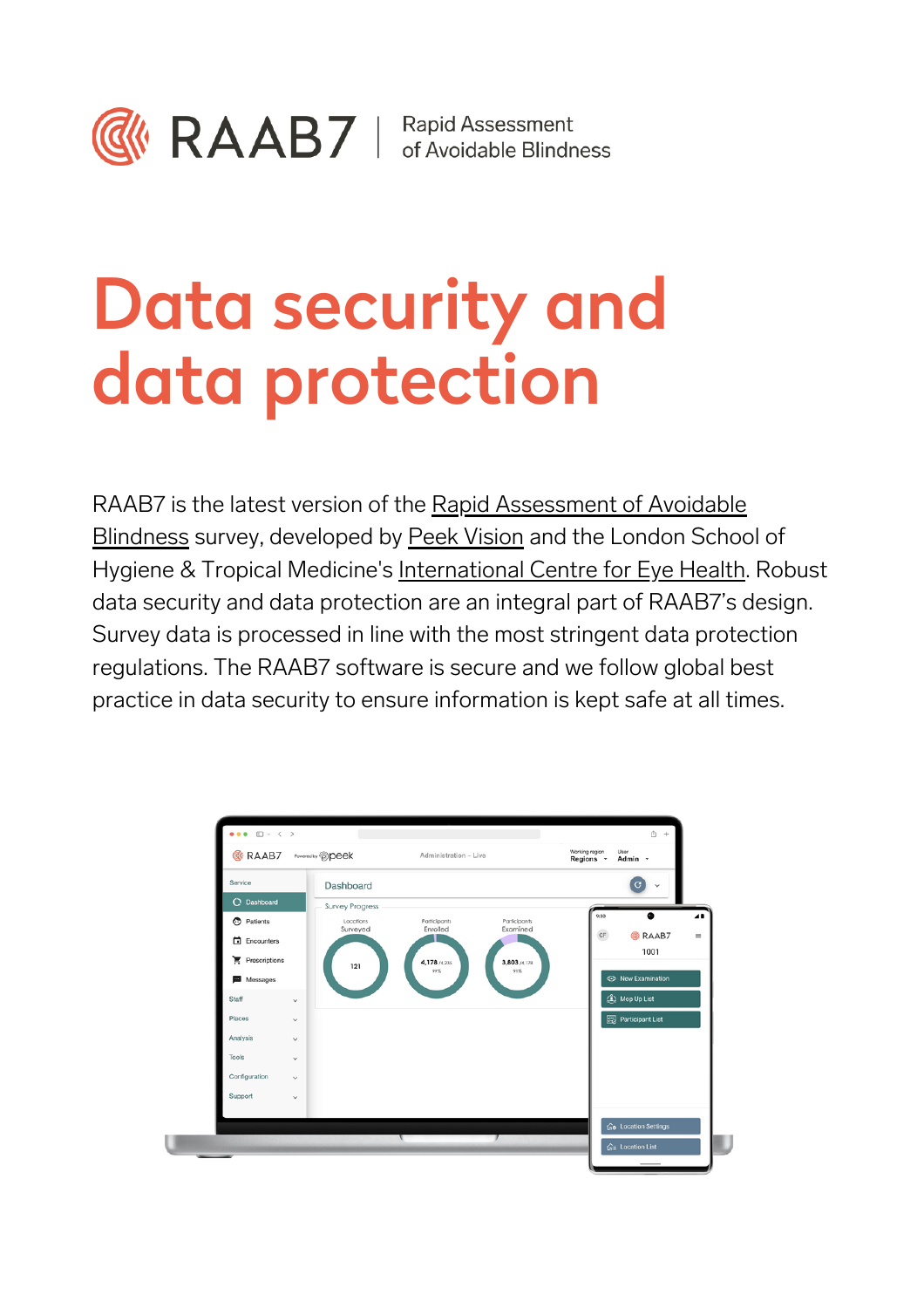# Cloud Security

### AWS Cloud security

RAAB7 is hosted on the Amazon Web [Services](https://aws.amazon.com/) (AWS) Cloud - one of the most secure and well-established cloud computing environments available today. The core AWS infrastructure is built to satisfy the security requirements of healthcare providers, military, global banks, and other high-sensitivity organisations.

All RAAB7 data on the AWS Cloud is securely stored in AWS data centres located in [Germany](https://aws.amazon.com/compliance/data-center/) or India only. These are state of the art facilities with robust physical and digital security measures to protect against manmade and natural risks. Data centres undergo independent third-party audit inspections to confirm security and compliance.

**Take a [virtual](https://aws.amazon.com/compliance/data-center/) tour of an AWS data centre to learn more about the security measures in place to protect RAAB7 data.**

**AWS** provides assurance of cloud security and privacy controls through the AWS [Compliance](https://aws.amazon.com/compliance/programs/) Program. This provides certified assurance of the robust controls in place to maintain security and compliance in the cloud. Certification and attestations include ISO 27001, ISO 27017 and SSAE 18 SOC 1- 3 service audit reports.

> **View [further](https://aws.amazon.com/compliance/programs/) details on the AWS [Compliance](https://aws.amazon.com/compliance/programs/) Program in place to ensure stringent cloud security.**

### RAAB7 Cloud security

RAAB7 is hosted on a dedicated AWS Virtual [Private](https://aws.amazon.com/vpc/) Cloud. This provides a secure and isolated section of the AWS Cloud where we have complete control through advanced firewall role based security groups protected by multi-factor-authentication.

Security configuration is also validated against the Center for Internet Security AWS Foundations Benchmark, which ensures RAAB7 follows industry-accepted best practices to ensure high-level security configuration.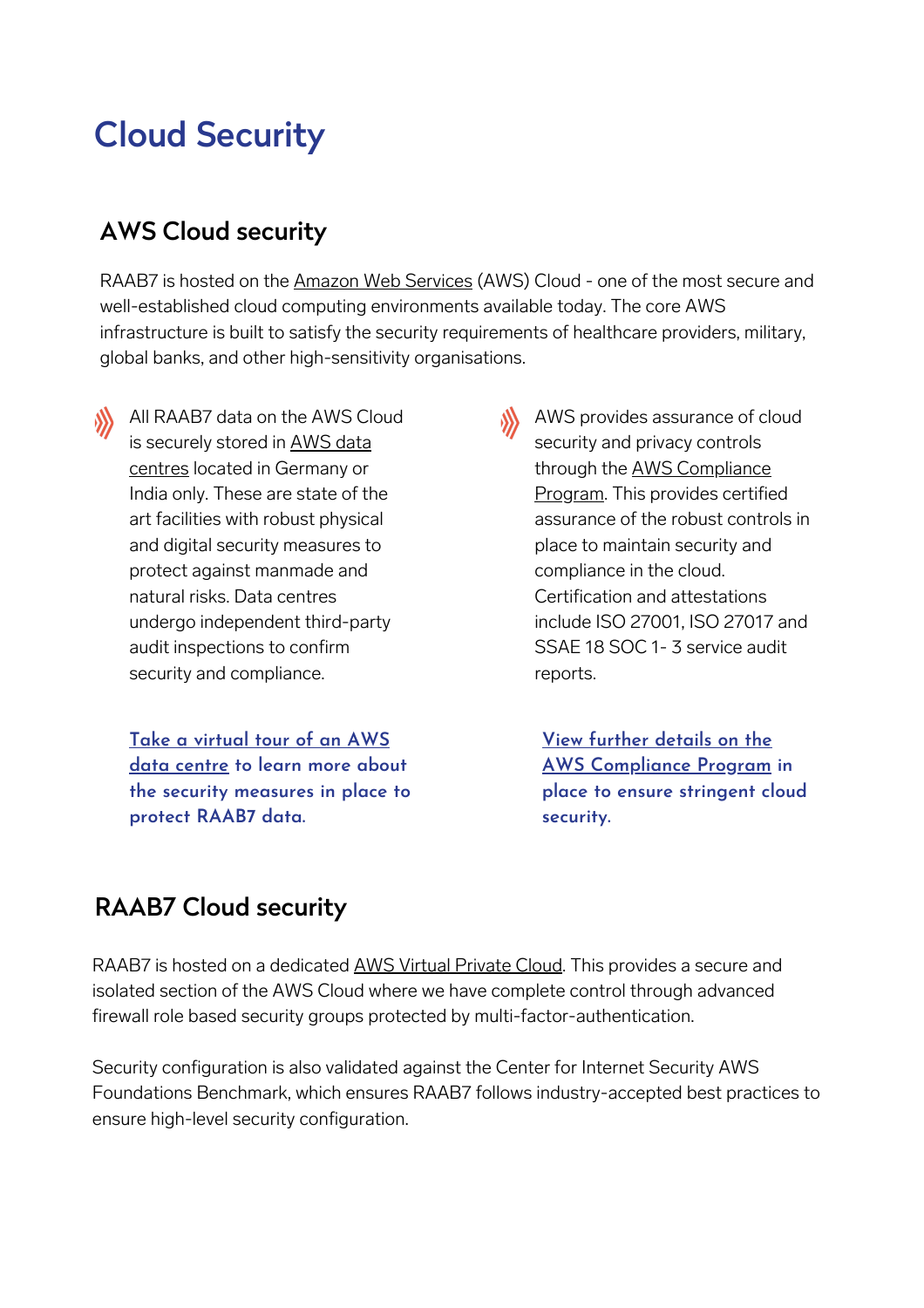## Data protection compliance

RAAB7 is fully compliant with the EU and UK's General Data Protection [Regulation](https://gdpr.eu/) (GDPR). The GDPR was created to regulate the use of personal data and its key principle is to protect individuals' data. The GDPR has set the tone for data protection internationally, creating a new global standard for regulations. Countries around the world are now adopting and aligning to the principles of the GDPR.

This means that the way RAAB7 survey data is managed, processed and safeguarded is in compliance with the guiding principles of data protection regulations across the globe. The RAAB7 Data Sharing Agreement (between the RAAB7 partner, Peek Vision and the London School of Hygiene & Tropical Medicine) provides RAAB7 partners with legal assurance that data will be processed in compliance with data protection regulations.

## ISO 27001 certification

Peek Vision, which developed and hosts the RAAB7 software, is an ISO [27001](https://www.iso.org/isoiec-27001-information-security.html) certified organisation. ISO 27001 is an internationally recognised security management standard that specifies best practices and robust security controls. The certification requires the implementation of an Information Security Management System that ensures an effective and rigorous security programme which is reviewed and continuously improved over time.

Certifications are performed by an independent certified auditing body which provides assurance that Peek's security programme is in accordance with industry leading best practices.

# Security testing

RAAB7 software undergoes annual penetration security tests, conducted by a third party specialist security testing company. The purpose of these tests is to simulate cyber attack, detect any potential vulnerabilities, and verify that robust security mechanisms are in place to prevent unauthorised users from accessing data and infrastructure.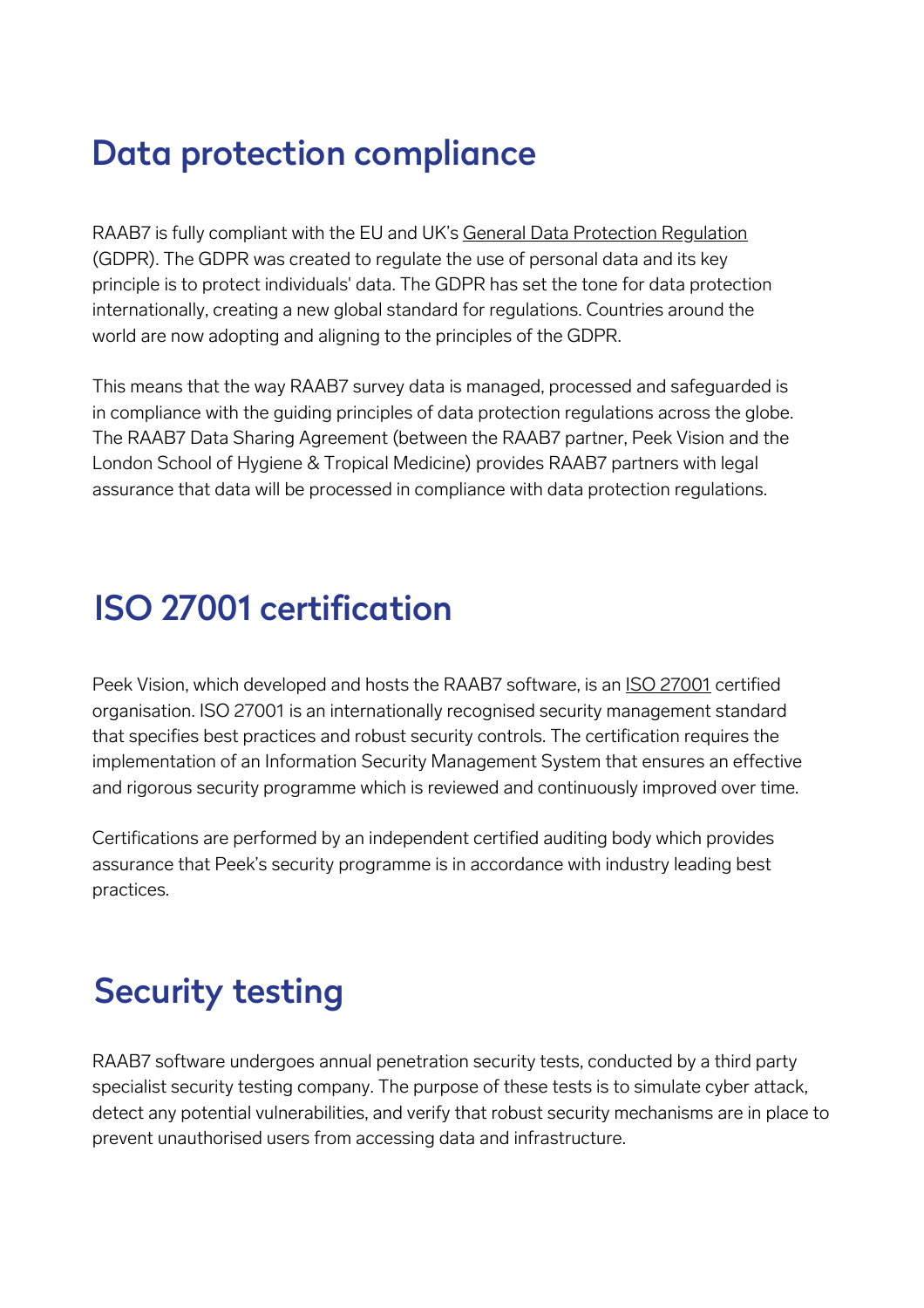# RAAB7 security overview

RAAB7 software is hosted on Amazon Elastic Compute Cloud [\(Amazon](https://aws.amazon.com/ec2/) EC2) running AWS Linux 2. It provides a securityfocused, stable, and high-performance execution environment to develop and run cloud applications. Security updates are tested and applied to all RAAB7 software environments as they become available.

#### Servers **Device security**

RAAB7 survey data is collected on Android mobile devices using the RAAB7 app. The app enforces security protection on the device that includes strong pin protection and Android full-disk encryption. This ensures all data collected remains secure in the event of the device being lost or stolen.

### $\langle \rangle$  Access controls  $\langle \rangle$  Encryption

Each RAAB7 survey is individually isolated through logical separation (via access controls) ensuring strict data confidentiality. Access to your survey data is controlled via authorised user access controls protected via multi-factor authentication and enforced strong passwords. Every password is also checked to ensure it has not been compromised in a data breach.

#### System monitoring & alerting

Server and database logs are continuously monitored in real time through Amazon [Cloudwatch.](https://aws.amazon.com/cloudwatch/) Resource log configurations are automatically evaluated against approved and secure configurations. This enables automated alerting and simplifies compliance auditing, security analysis, change management, and operational troubleshooting.

Databases are held on AWS encrypted EBS volumes. This provides 256-bit Advanced Encryption Standard using a key managed under the Amazon Key [Management](https://aws.amazon.com/kms/) Service. Further data backups on Amazon S3 are also encrypted. All RAAB7 data transferred between any device (smartphones, tablets, laptops via mobile app or browser) and servers are also encrypted.

#### Threat detection

RAAB7 is protected with AWS [GuardDuty](https://aws.amazon.com/guardduty/). GuardDuty is a threat detection service that continuously monitors for malicious activity and unauthorised behaviour to protect access, workloads and data. The service utilises up-to-date threat intelligence feeds from AWS, CrowdStrike, and Proofpoint and continuously evolves through machine learning.